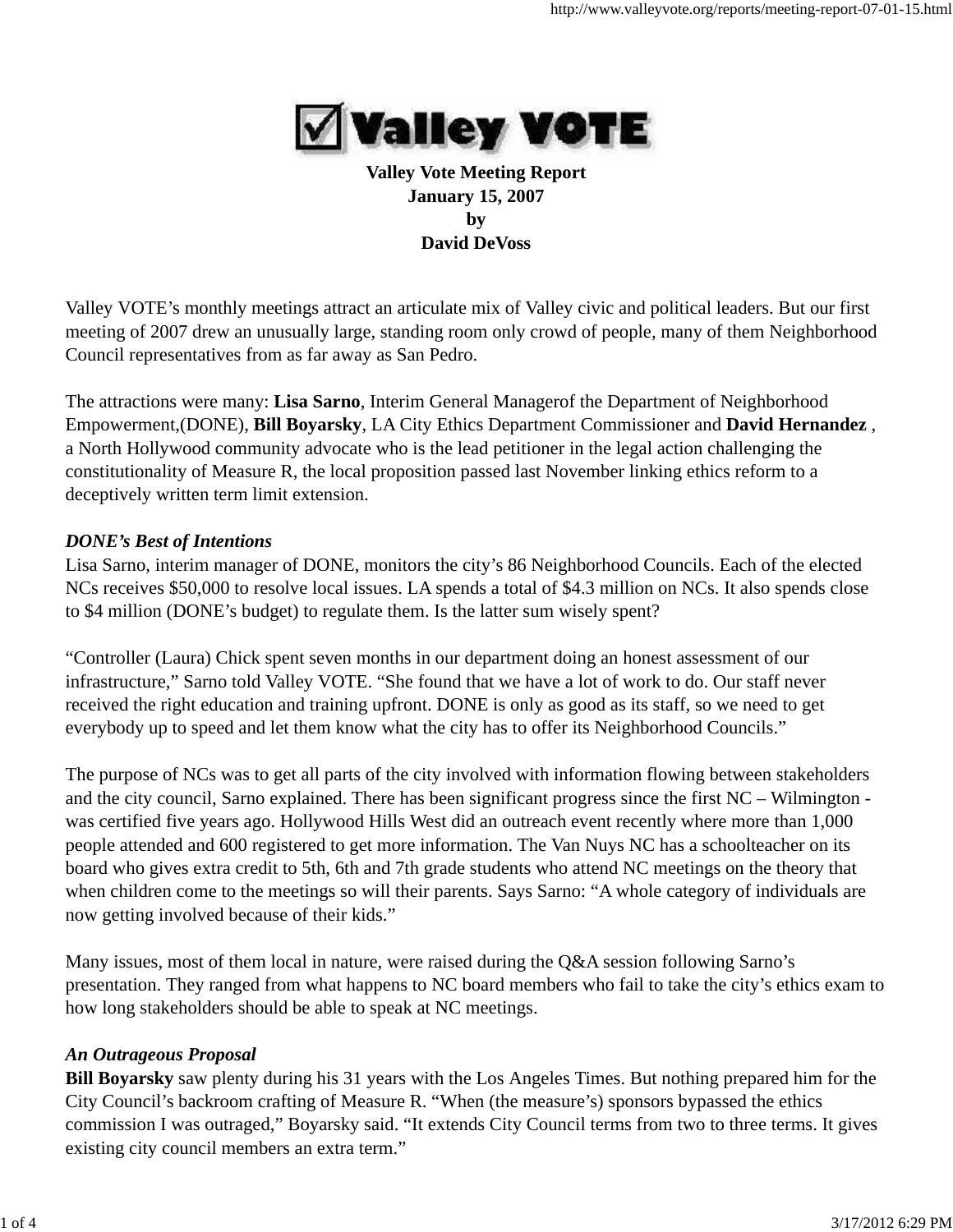The measure was sold and passed as a clean government reform. It prohibits lobbyists from giving gifts to city officials and campaign contributions to incumbent office holders. It also lengthens from one to three years the interval between when an official leaves city employment and the time he registers as a lobbyist.

Unfortunately, the measure also contains a large loophole in that it changes the definition of lobbyist from the money he earns per quarter to the number of billable hours he spends lobbying. Left unregulated are the hours a lobbyist might spend touting clients at a social luncheon or charity fundraiser. This exempts some of the best lobbyists from city regulation.

## *Valley Paladin Holds Council Accountable*

"We hear a lot about transparency when it comes to ethics reform but we don't often see much of it," says **David Hernandez** , whose legal challenge to Measure R, the City Council term limit extension, will be heard in court Jan. 25. *( the Superior Court Hearing Date is now set for April 11,2007)* Actually, as Hernandez explained, Measure R was challenged once before and found to be in violation of California's State constitution. But the city appealed the ruling and because the appellate hearing could not be scheduled until after the November election, the trial judge allowed the measure to be placed back on the ballot.

A poll was taken prior to the measure being prepared by a San Francisco law firm representing a number of companies doing business with the city, Hernandez reported. It showed that a term limits "extension" would not pass unless it was linked to lobbyist regulation. City Council members raised over \$1,000,000 from companies doing business with the city. Thousands of misleading brochures resulted in Measure R passing with 59% of the vote.

"That the deck was stacked against the people is indicative of the political environment," says Hernandez. Our case attempts to preserve the fabric of the democratic process." The goal is to receive a writ of mandate that restores the original judgment. Should that happen, the council undoubtedly will appeal. Financial contributions to support the legal challenge against Measure R can be sent to P.O. Box 9158, North Hollywood, CA 91609.

#### *Progress in the Air*

It can be depressing living in a city that has a Hummer-driving transit boss and needs a 24/7 waste and fraud hotline to keep city employees honest. That's why it's so uplifting each month to hear from **Denny Schneider** , Valley VOTE's ambassador to Los Angeles World Airports (LAWA) and the Southern California Regional Airport Authority (SCRAA). This is because Schneider, more often than not, arrives with good news.

Good news for North Valley residents who might find it more convenient to fly out of Palmdale than LAX. By the end of this month Delta and United should announce their start of service out of Palmdale. Lured by \$2 million in subsidies, the airlines' Palmdale flights will fill a large gap in regional air service.

The SCRAA held a second reorganizing meeting in January. Bill Rosendahl was elected to lead this organization. His goal is to have all eight counties from Santa Barbara to San Diego in one organization to discuss and implement a truly regional network of air transportation. Taken off the table was the body's right to impose eminent domain. The next meeting is scheduled for March.

Meanwhile, LAWA imposed new lease agreements on many airlines and confirmed plans to buy back the rights to LAX Terminals 3 and 5 so that gate traffic can be more equitably distributed. This move allows LAWA to pass on more of their costs to the airlines. It is expected the airlines will use this to justify slightly increased ticket fares although operating costs at LAX remain some of the lowest in the world.

*Living Wages. So what's not to like?*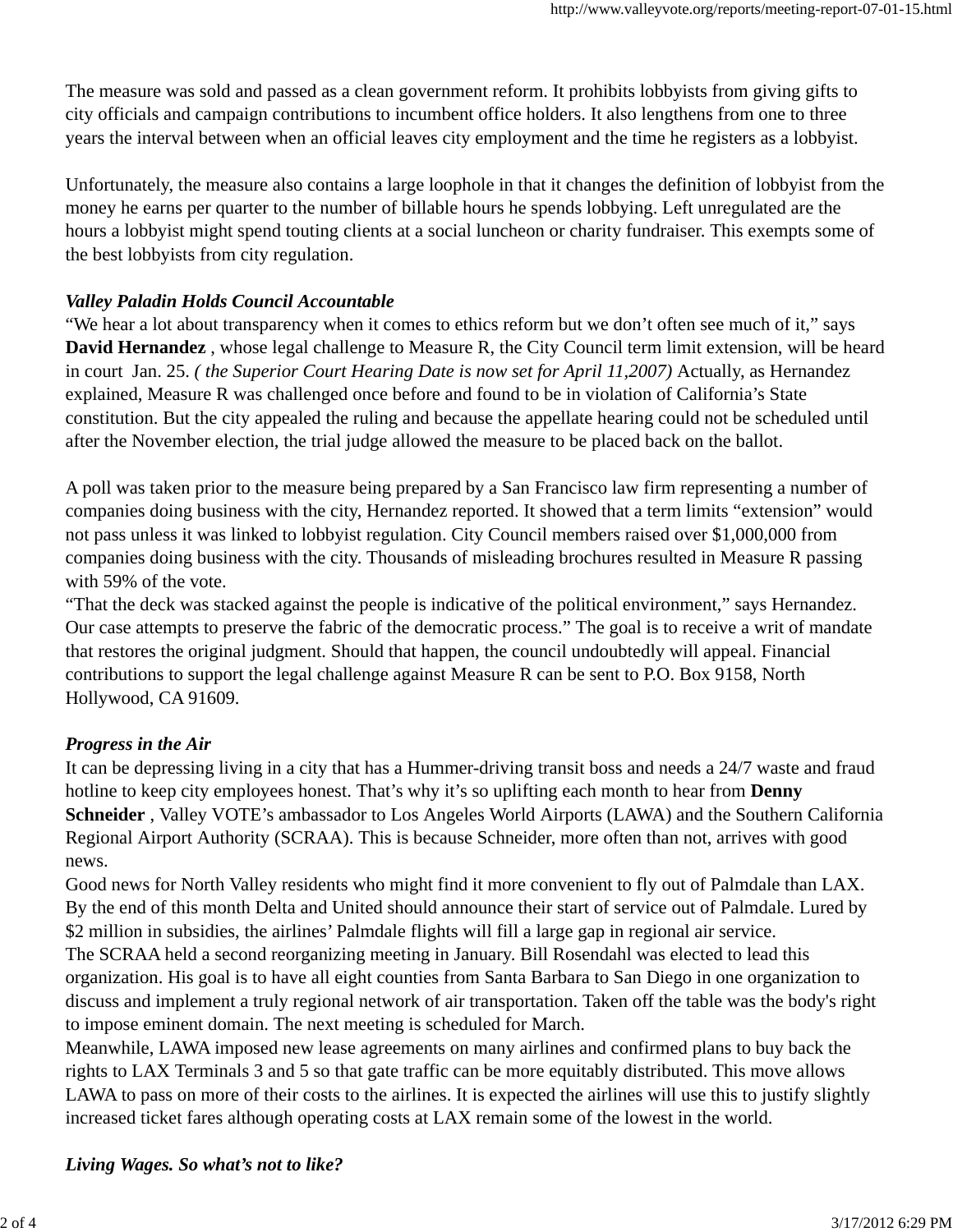The Living Wage Ordinance was extended and added to the Municipal Code by the Los Angeles City Council on November 15 and signed into law on November 22, reported **Pauline Tallent** , chair of Valley VOTE's land use committee. Only three council members voted against this ordinance: Greig Smith, Dennis Zine and Bernard Parks. According to Bill Rosendahl, the author of the bill, "The living wage for the hotel workers is a matter of social justice as well as a matter of good business sense. Treating workers fairly and improving working conditions will benefit hotels and drive economic activity along Century Boulevard."

"Originally this Ordinance only covered contractors doing business at LAX, but now it has crept outside the Airport and affects anyone doing business in proximity to the airport," Tallent said. "Not only hotels, but also retail businesses in the hotels are also included in the Ordinance. The burning question is of course, what gives the City Council authority to mandate how much private business pays its employees. Also, this insidious Ordinance could later be extended to other airports, and possibly even to businesses in proximity to government buildings. Any wonder why Los Angeles has trouble retaining businesses, and certainly is not attracting them?

Councilman Bernard Parks, through the United Chambers of Commerce, alerted the business community to speak before the City Council on January 8, 2007. This was a meeting of the Budget Committee, and Councilman Parks wanted to draw attention to the enormous expense the City would have to bear if repeal of this ordinance would come up for a ballot vote. Double the number of signatures needed to put the ordinance up for public review have been gathered by opponents of the ordinance.

# *Rent Control: Is It Good for Los Angeles?*

Good luck if you own and want to improve a rent-controlled apartment building built before October 1, 1978. LA's Rent Stabilization Ordinance says owners can recover no more than 60% of their capital improvement costs from tenants. For improvements of \$7,920 or more per unit in RSO covered buildings, the limitation is 50%.

"The Rent Stabilization Ordinance also has a significant impact on crime and the city's budget for police," says Valley VOTE treasurer **Vic Viereck** . "Since the owners of the older buildings do not have the right to evict nuisance tenants with a 30-day notice, the police and City Attorney's office have to direct substantial resources to problems at older apartments."

# *Working for You!*

Are you the parent of a small child who would like LAUSD broken into smaller, more efficient school districts? Valley VOTE shares your desire and consistently has supported reorganization, notes **Richard Leyner**, chairman of Valley VOTE's membership committee.

Disgusted by the City Council's disingenuous gutting of term limits? So is Valley VOTE, which urged the defeat of Measure R.

Worried that property developers were the real beneficiaries of Measure H, the multimillion-dollar housing bond? So was Valley VOTE, whose strong objections contributed to the measure's defeat at the polls.

Concerned about the expansion of the living wage ordinance and the city's infatuation with inclusionary zoning? So is Valley VOTE.

In unity we have influence. Please send in your membership dues today to help Valley VOTE meet it's goals. *Valley VOTE - 14622 Ventura Blvd. #424 Sherman Oaks,Ca 91403*